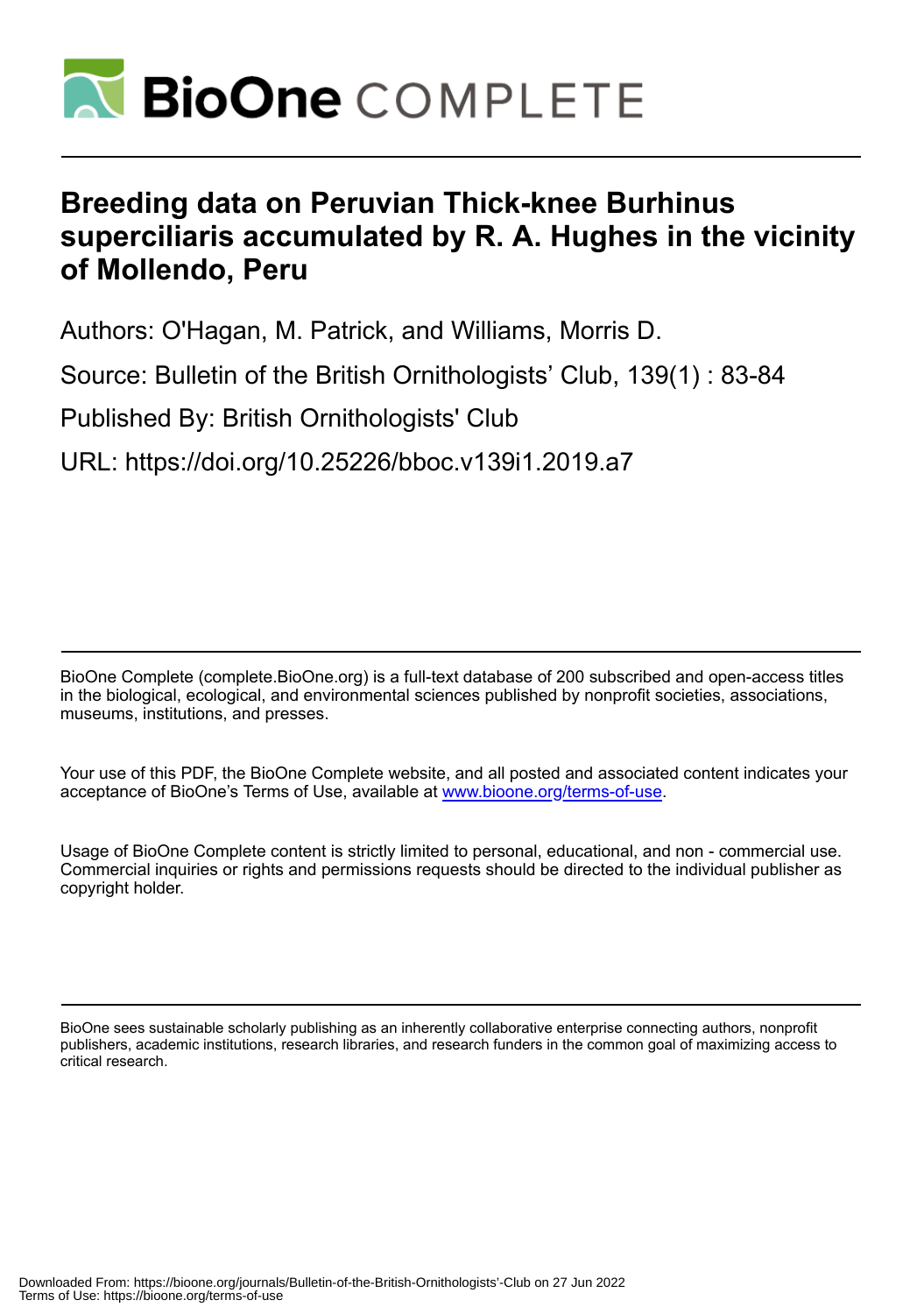## **Breeding data on Peruvian Thick-knee**  *Burhinus superciliaris* **accumulated by R. A. Hughes in the vicinity of Mollendo, Peru**

*by M. Patrick O'Hagan & Morris D. Williams*

*Received 10 December 2018; revised 24 January 2019; published 15 March 2019 [htp://zoobank.org/u](http://zoobank.org/urn:lsid:zoobank.org:pub:30C37132-7B59-435B-A85B-B74D808ECFFE )rn:lsid:zoobank.org:pub:278EA6BF-26A7-43BA-A234-2C31FDB89A20*

The purpose of this note is to make available the accumulated nesting data on Peruvian Thick-knee *Burhinus superciliaris* collected by R. A. Hughes (RAH) in Distrito Mollendo, Provincia Islay, Región Arequipa, Peru. To achieve this we present verbatim his short unpublished manuscript from 1982 (Appendix) with a brief commentary.

Until his untimely death, Robert A. 'Robin' Hughes (1934–91) was the only resident ornithologist on the Pacifc coast of South America anywhere near the Peru / Chile border. He made several important published contributions from this relatively litle-visited region (see González 1995, Plenge 2018), of which three include information pertaining to *B. superciliaris* (Hughes 1970, 1979, 1991).

Shortly before his death, RAH described *B. superciliaris* as a fairly common resident in several coastal habitats, his clearest published statement on the species' status in the area (Hughes 1991). Further south, occurrence of *B. superciliaris* in Tacna was reported subsequently by Pizarro (1995); breeding here was confrmed by MDW, who found a nest containing a pipped egg with chirping embryo on 12 February 2017.

Had RAH's manuscript appeared earlier, some subsequent misstatements on range, status and breeding season might have been avoided. Hume (1996), following Blake (1977), expressed doubt as to the continued occurrence of *B. superciliaris* in Chile; had the existence of a viable breeding population at Mollendo been known, occurrence in Chile, 250 km away, would surely not have been questioned, as there are no apparent intervening physical or ecological barriers in Moquegua or Tacna. It is now known to breed at several sites in northernmost Chile (Sallaberry *et al*. 1992, Howell & Webb 1995, Aguirre *et al*. 2006). The most up-to-date general overview can now be found in Hume & Kirwan (2019).

Comparing the Peruvian and Chilean *B. superciliaris* populations, Camacho (2012) gave the overall breeding season as four months, but knowledge of the 'very extended breeding season' documented by RAH stretches this to twice as long. Camacho (2012) also warned that the species was possibly becoming threatened in Chile. Fortunately, more recent (2013, 2017) data suggest that it remains fairly common in the Lluta River Valley, Región Arica and Parinacota (A. Jaramillo pers. comm.; MDW pers. obs.).

Finally, Hume & Kirwan (2019) still report that the breeding biology of *Burhinus superciliaris* remains litle known. The data of RAH presented here, plus recent studies by O'Hagan & Williams (in prep. a,b), will hopefully go a considerable way to rectify this situation.

#### **Acknowledgements**

We are grateful to Manuel Plenge who rescued the RAH manuscript and provided us with a copy. He also extended many other bibliographic courtesies, and we further thank Ann & Brian Basinger for providing considerable assistance with references. Abby Wilcox and François Salhany conducted feldwork on *B. superciliaris* with MDW in Chile in 2013. We thank Lady Amaro, Irma Franke, Janet Hinshaw, A. Jaramillo and R. Prŷs-Jones for references and unpublished data. We are pleased to place on permanent record these important data collected by Robin Hughes; we hope this paper enhances our collective memory of Robin.

© 2019 The Authors; *This is an open‐access article distributed under the terms of the Creative Commons Atribution-NonCommercial Licence, which permits unrestricted use,* 

ISSN-2513-9894 (Online)

*distribution, and reproduction in any medium, provided the original author and source are credited.* Downloaded From: https://bioone.org/journals/Bulletin-of-the-British-Ornithologists'-Club on 27 Jun 2022 Terms of Use: https://bioone.org/terms-of-use